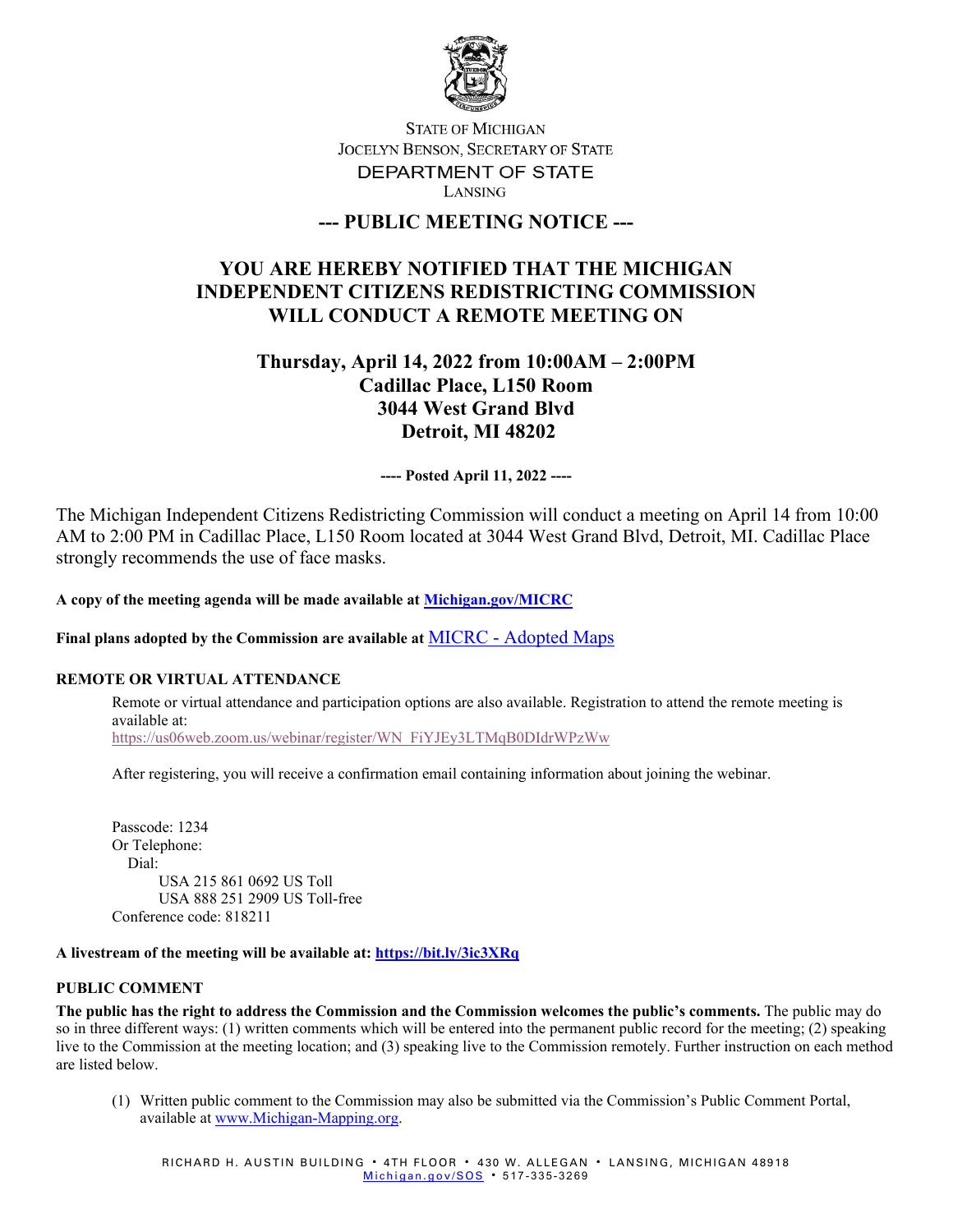

## **STATE OF MICHIGAN** JOCELYN BENSON, SECRETARY OF STATE DEPARTMENT OF STATE LANSING

(2) Requests to speak live to the Commission at the meeting venue will be determined on a first-come, first-served basis. Doors and in-person public comment sign-up will open one hour before the meeting start time. **Sign-up for in-person public comment will close when the public comment portion of the agenda ends at the meeting.**

Requests to speak remotely must be submitted via signup form available at [surveymonkey.com/r/2GKT6TJ](https://www.surveymonkey.com/r/2GKT6TJ) Individuals who wish to address the Commission remotely will be invited to speak on a first-come, first-served basis (based on the sign-up form). These individuals can expect to receive information about how to log-on to the webinar via the email they provide in the sign-up form. **Sign-up for virtual or remote public comment will close at 9:00AM the day of the meeting.**

Each person who chooses to provide live or remote public comment will have up to two (2) minutes to address the Commission.

#### **ACCESSIBILITY**

Closed caption and ASL services will be provided for effective participation in this meeting. Arabic, Spanish and Bengali translation service dial-in information is listed below. People in need of other translation services or those with disabilities needing other specific accommodations should email [ReinhardtS@Michigan.gov](mailto:ReinhardtS@Michigan.gov) or contact Sarah Reinhardt at (517) 285-0043.

سيتم تقديم **خدمات الترجمة العربية ل**لمُشاركة الفعالة في الاجتماع. وفيما يلي معلومات الاتصال للحصول على الترجمة العربية. .معلومات الاتصال للترجمة العربیة أدناه .سیتم توفیر الترجمة العربیة للمشاركة في الاجتماع

> رقم الاتصال للحصول على الترجمة العربیة  $+1$  248-509-0316 الرقم التعریفي للمكالمة الجماعیة الھاتفیة: 165 559 703

**- Los servicios de traducción a español** serán provistos para una participación efectiva en esta reunión. Tenemos a continuación, información de acceso telefónico para las traducciones a español.

Se proporcionarán servicios de traducción al español para participar en esta reunión. Los números de teléfono de las traducciones al español se enumeran a continuación.

Número de Acceso Telefónico para el idioma español +1 248-509-0316 ID. Del Teléfono de la Conferencia: 123 612 804#

- এই মিটিঙের কার্যকর অংশগ্রহণের জন্য **বাংলা অনুবাদ পরিষেবা** দেওয়া হবে। বাংলা অনুবাদের জন্য ডায়াল-ইন তথ্য িনেচ েদওয়া রইেলা।

এই সভায় অংশ েনওয়ার জন� বাংলা অনুবাদ পিরেষবা সরবরাহ করা জন্য ফোন নম্বর নীচে তালিকাভুক্ত করা হয়েছে।

বাংলা ভাষা ডায়াল-ইন ন�র +1 248-509-0316 েফান সে�লন আইিড: 974 107 364#